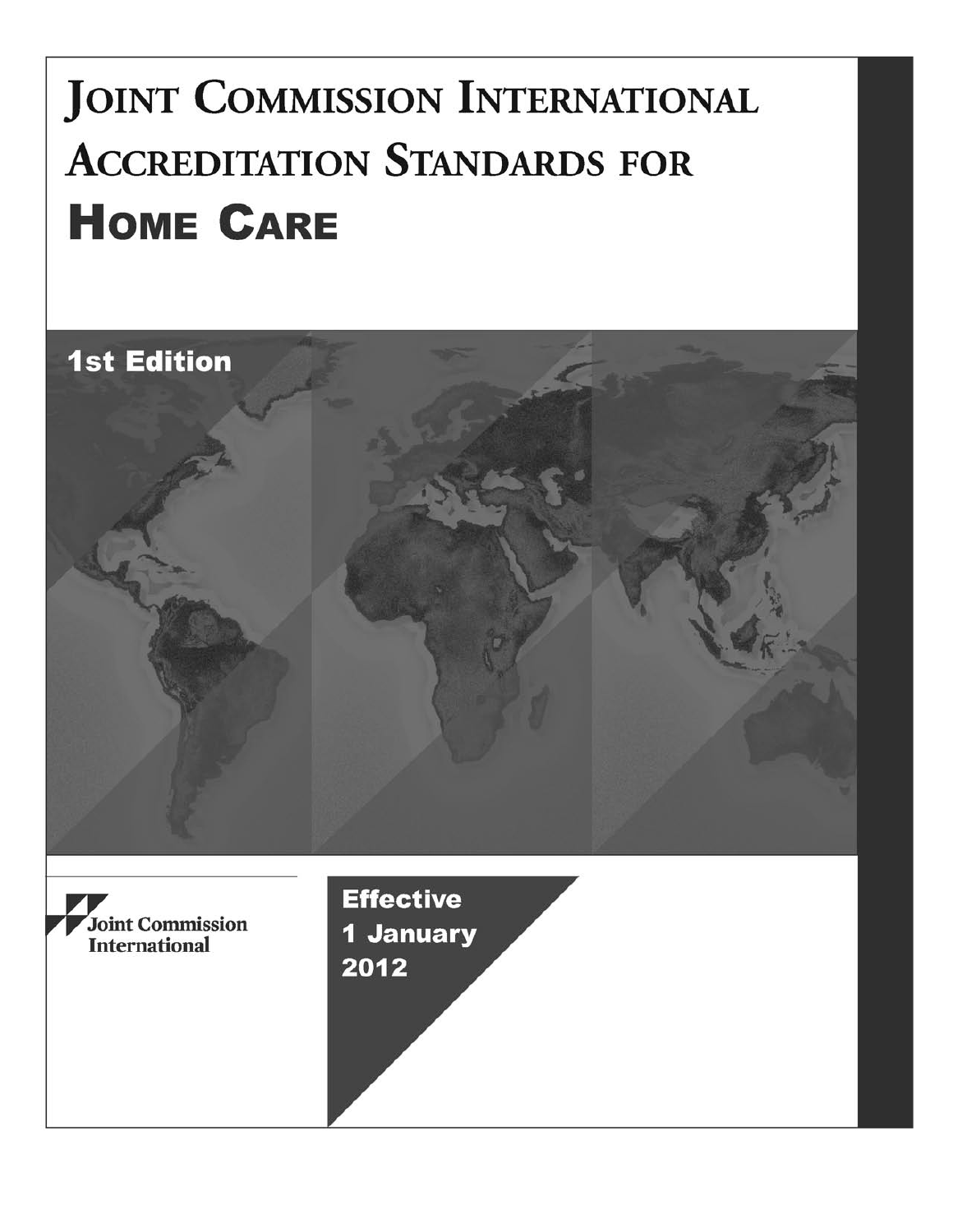#### **Joint Commission International**

#### A division of Joint Commission Resources, Inc.

The mission of Joint Commission International (JCI) is to improve the safety and quality of care in the international community through the provision of education, publications, consultation, and evaluation services. Joint Commission Resources educational programs and publications support, but are separate from, the accreditation activities of Joint Commission International. Attendees at Joint Commission Resources educational programs and purchasers of Joint Commission Resources publications receive no special consideration or treatment in, or confidential information about, the accreditation process.

© 2012 Joint Commission International

All rights reserved. No part of this publication may be reproduced in any form or by any means without written permission from the publisher.

Printed in the U.S.A. 5 4 3 2 1

Requests for permission to make copies of any part of this work should be mailed to Permissions Editor Department of Publications Joint Commission Resources One Renaissance Boulevard Oakbrook Terrace, Illinois 60181 U.S.A. permissions@jcrinc.com

ISBN: 978-1-59940-728-9 Library of Congress Control Number: 2011945756

For more information about Joint Commission Resources, please visit http://www.jcrinc.com.

For more information about Joint Commission International, please visit http://www.jointcommissioninternational.org.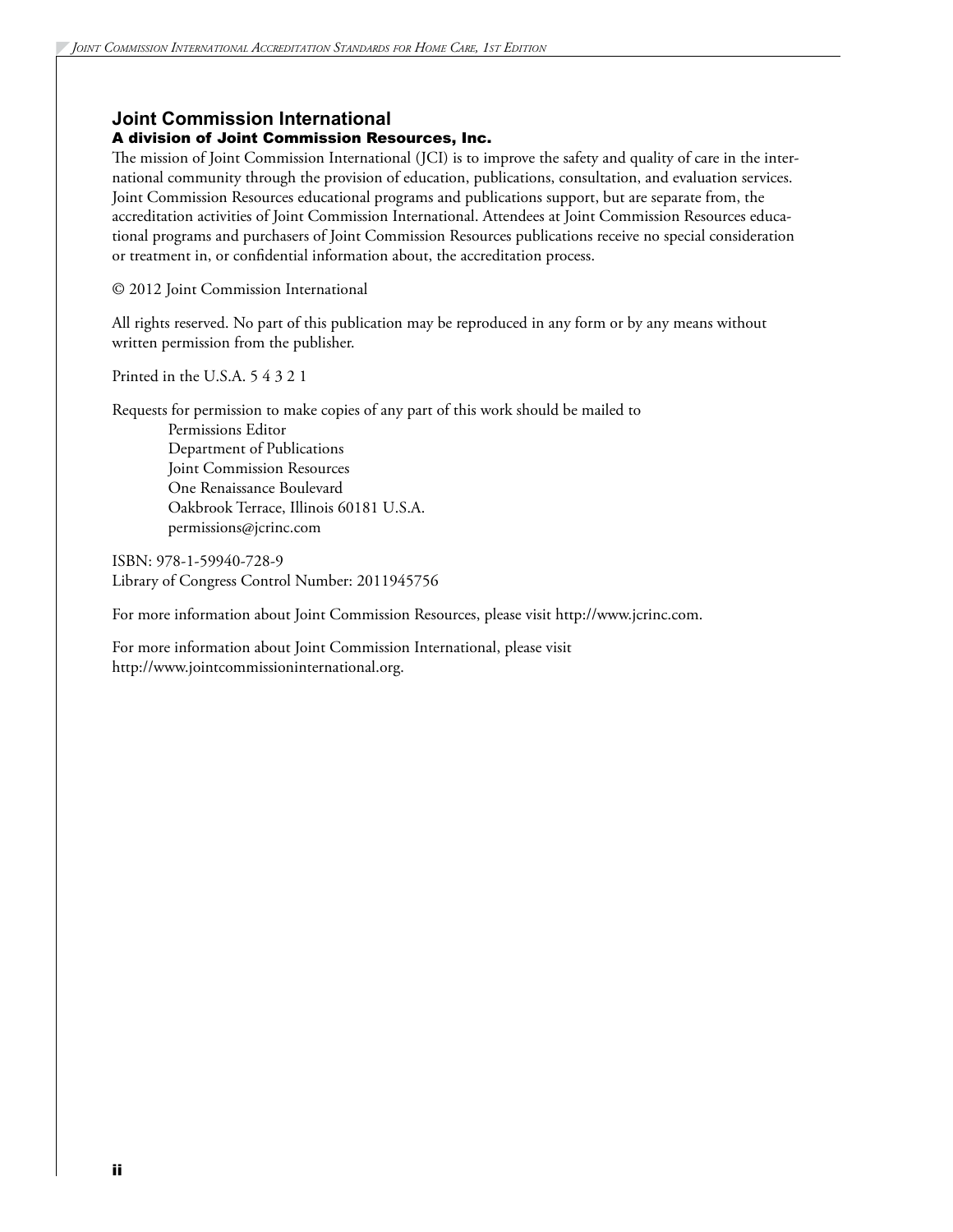# **Contents**

| Joint Commission International Standards Subcommittee and Expert Panel vii |  |
|----------------------------------------------------------------------------|--|
|                                                                            |  |
|                                                                            |  |
|                                                                            |  |
|                                                                            |  |
|                                                                            |  |
|                                                                            |  |
|                                                                            |  |
|                                                                            |  |
|                                                                            |  |
| Section II: Health Care Organization Management Standards 103              |  |
|                                                                            |  |
|                                                                            |  |
| Management and Safety of the Environment (MSE)  127                        |  |
|                                                                            |  |
|                                                                            |  |
| Communication and Information Management (CIM)  173                        |  |
|                                                                            |  |
|                                                                            |  |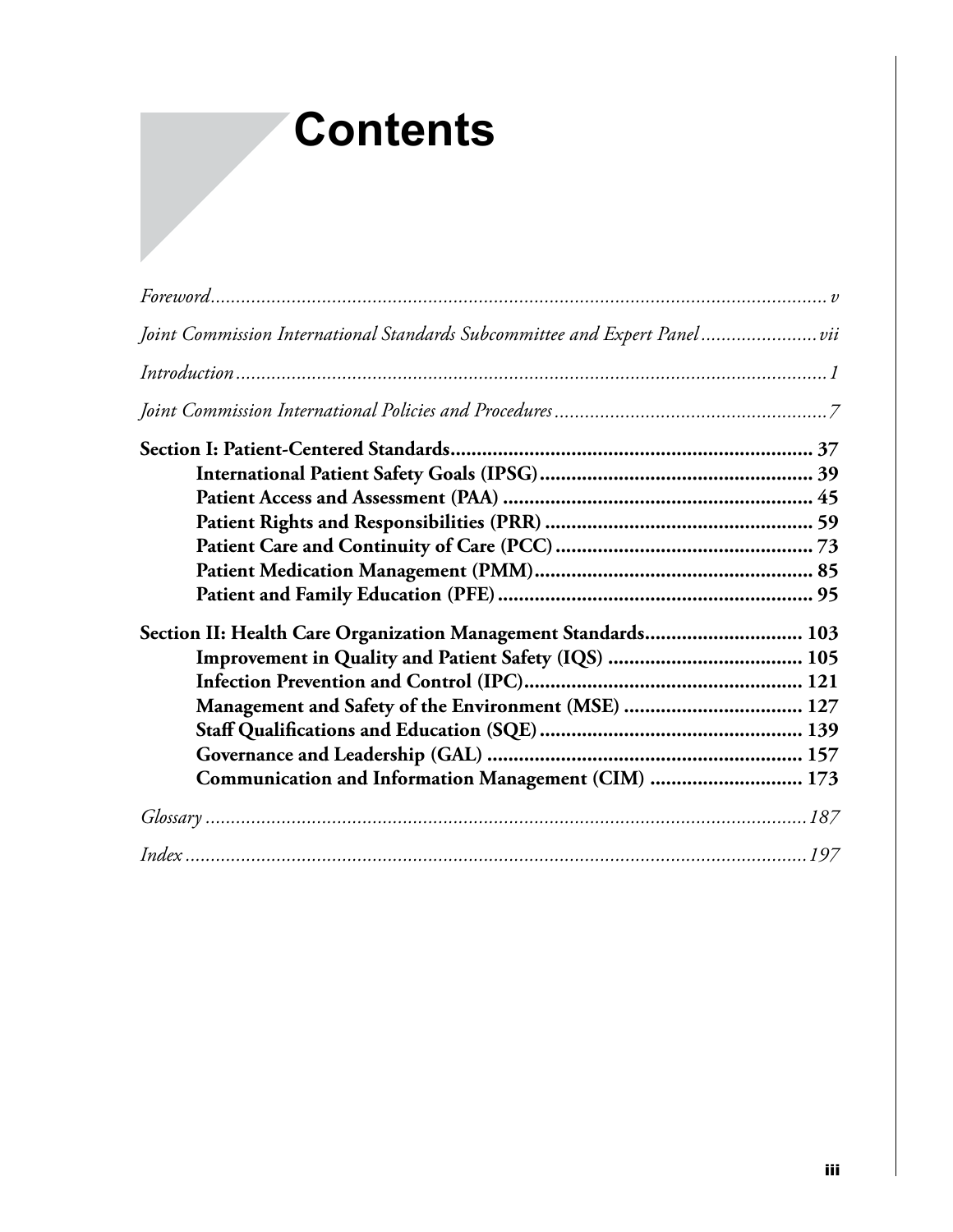# **Foreword**

Joint Commission International (JCI) is very pleased to present this first edition of the international standards for home care organizations. Formerly the accreditation of home care organizations was under the international care continuum standards. As the home care field grows with the aging of populations in many countries it was time to draw these standards out into a separate manual.

JCI standards are truly international in their development and revision. The process of developing standards is actively overseen by an expert international task force, whose members are drawn from each of the world's populated continents. In addition, the standards were evaluated by individuals around the world via an Internetbased field review, as well as considered by JCI Regional Advisory Councils in Asia Pacific, Europe, and the Middle East and other experts from the home care field. This set of home care standards joins the suite of JCI standards related to Ambulatory Care, Clinical Laboratories, Long Term Care, Hospitals, Medical Transport, Primary Care, and Clinical Care Program Certification. JCI standards are the basis for accreditation and certification of individual health care facilities and programs around the world. In addition, JCI standards have been used to develop and to establish accreditation programs in many countries and have been used by public agencies, health ministries, and others seeking to evaluate and to improve the safety and quality of patient care.

This first edition reflects the dynamic changes occurring around the globe in the home care environment. This edition also introduces the International Patient Safety Goals, practical actions home care organizations can take to measurably improve patient safety. In addition, many other changes have their origin in the knowledge gained from the analysis of patient safety incidents and their root causes. Many of these changes are identified in the Introduction that follows.

As with all JCI standards, this edition contains the complete set of standards, statements of intent for each standard, and measurable elements for assessing compliance with each standard. This structure will permit readers to identify and to understand the specific requirements embodied in the standards.

JCI was created in 1998 as the international arm of The Joint Commission (United States), and more than 12 years later, this new edition of the standards once again reaffirms JCI's mission to improve the safety and quality of patient care around the world.

For further information on the home care and other accreditation and certification programs of JCI, the International Patient Safety Goals, and other JCI initiatives, assistance in developing a country-specific accreditation program, or support in preparing for accreditation, please contact us at

Joint Commission International Accreditation 1515 West 22nd Street, Suite 1300W Oak Brook, IL 60523 U.S.A. +1-630-268-7400 JCIAccreditation@jcrinc.com

JCI well understands that standards are continually a "work in progress." In that spirit, we welcome comments and suggestions for improvement.

Paula Wilson President and CEO Joint Commission International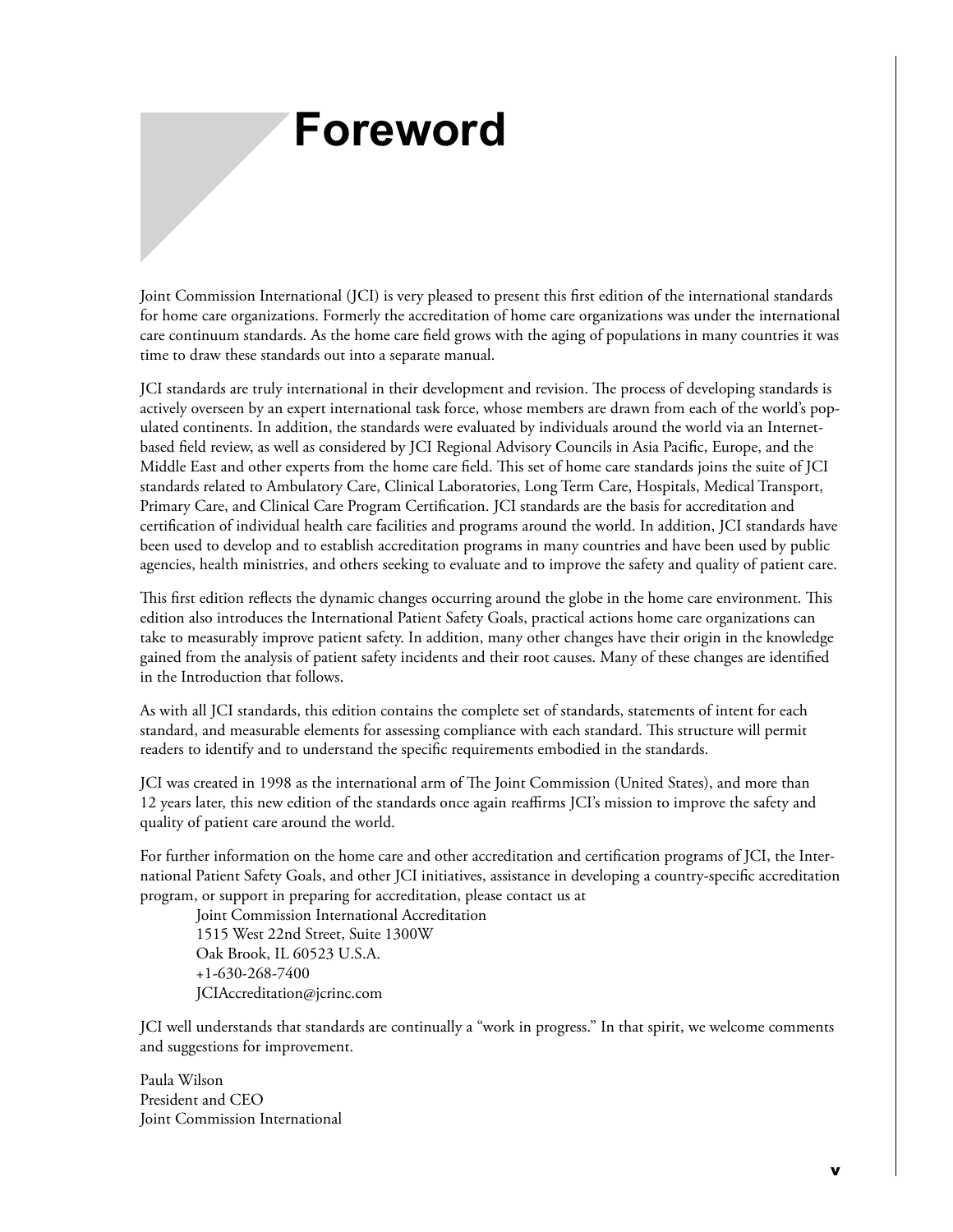# **Introduction**

This first edition of the *Joint Commission International Accreditation Standards for Home Care* contains all the standards, intent statements, measurable elements of standards, accreditation policies and procedures, and a glossary of key terms. This Introduction is designed to provide you with information on the following topics:

- The benefits of accreditation
- Joint Commission International (JCI) and its relationship to The Joint Commission (US)
- The international accreditation initiatives of JCI
- The origin of the standards and how they are organized
- How to use this standards manual
- Why the care continuum standards have been changed to separate standards for long term care and home care

If, after reading this publication, you have questions about the standards or the accreditation process, please contact JCI. Contact information is located in the Foreword (preceding this section).

#### **What is accreditation?**

Accreditation is a process in which an entity, separate and distinct from the health care organization, usually nongovernmental, assesses the health care organization to determine if it meets a set of requirements (standards) designed to improve the safety and quality of care. Accreditation is usually voluntary. Accreditation standards are usually regarded as optimal and achievable. Accreditation provides a visible commitment by an organization to improve the safety and quality of patient care, to ensure a safe care environment, and to continually work to reduce risks to patients and staff. Accreditation has gained worldwide attention as an effective quality evaluation and management tool.

#### **What are the benefits of accreditation?**

The accreditation process is designed to create a culture of safety and quality within an organization that strives to continually improve patient care processes and results. In doing so, organizations

- improve public trust that the organization is concerned for patient safety and the quality of care;
- provide a safe and efficient work environment that contributes to worker satisfaction;
- negotiate with sources of payment for care with data on the quality of care;
- listen to patients and their families, respect their rights, and involve them in the care process as partners;
- create a culture that is open to learning from the timely reporting of adverse events and safety concerns; and
- establish collaborative leadership that sets priorities for and continuous leadership for quality and patient safety at all levels.

## **What is JCI's relationship to The Joint Commission?**

JCI is the international arm of The Joint Commission (US); JCI's mission is to improve the quality and safety of health care in the international community.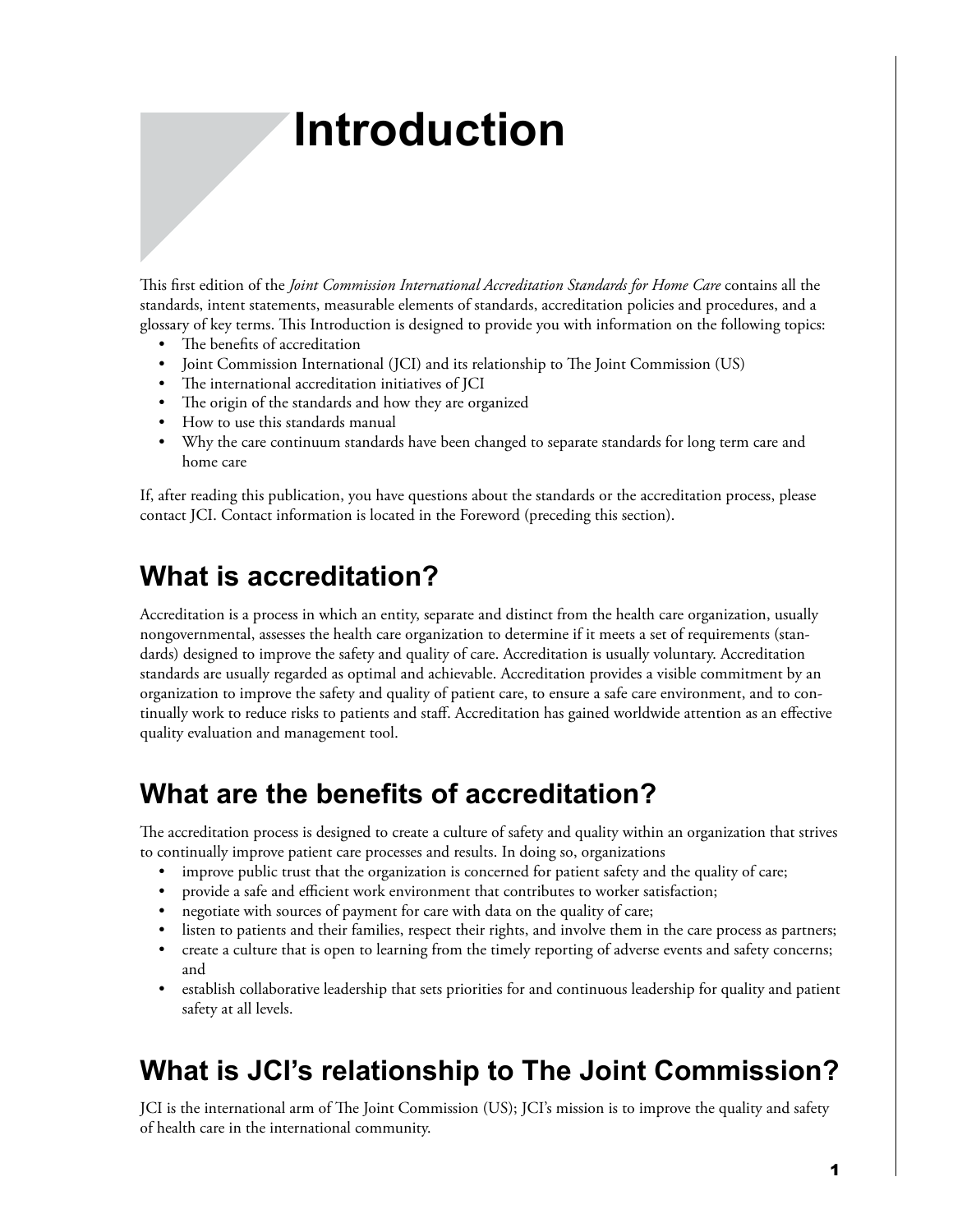For more than 75 years, The Joint Commission (US) and its predecessor organization have been dedicated to improving the quality and safety of health care services. Today, The Joint Commission is the largest accreditor of health care organizations in the United States—it surveys more than 19,000 health care programs through a voluntary accreditation process. The Joint Commission and JCI are both nongovernmental, not-for-profit United States corporations.

#### **What are the purpose and the goal of JCI accreditation initiatives?**

JCI accreditation is a variety of initiatives designed to respond to a growing demand around the world for standards-based evaluation in health care. The purpose is to offer the international community standardsbased, objective processes for evaluating health care organizations. The goal of the program is to stimulate demonstration of continuous, sustained improvement in health care organizations by applying international consensus standards, International Patient Safety Goals, and data measurement support. In addition to the standards for home care organizations contained in this first edition, JCI has developed standards and accreditation programs for the following:

- Ambulatory Care
- Clinical Laboratories
- **Hospitals**
- Long Term Care
- Medical Transport
- Primary Care Centers

JCI also offers certification of clinical care programs, such as programs for stroke care, cardiac care, or joint replacement. JCI accreditation programs are based on an international framework of standards adaptable to local needs.

All the JCI accreditation and certification programs are characterized by the following:

- International consensus standards, developed and maintained by an international task force, and approved by an international Board, are the basis of the accreditation program.
- The underlying philosophy of the standards is based on principles of quality management and continuous quality improvement.
- The accreditation process is designed to accommodate the legal, religious, and/or cultural factors within a country. Although the standards set uniform, high expectations for the safety and quality of patient care, country-specific considerations related to compliance with those expectations are part of the accreditation process.
- The on-site survey team and agenda will vary depending on the organization's size and type of services provided. For example, a large home care organization providing a variety of professional services such as skilled care; rehabilitation care including speech therapy, physical therapy, and occupational therapy; disease management; pain management; hospice services; and the like may require a four- or five-day survey by a nurse and an administrator, while a smaller organization providing only one or two services may require a shorter survey by a smaller team.
- JCI accreditation is designed to be valid, reliable, and objective. Based on the analysis of the survey findings, final accreditation decisions are made by an international accreditation committee.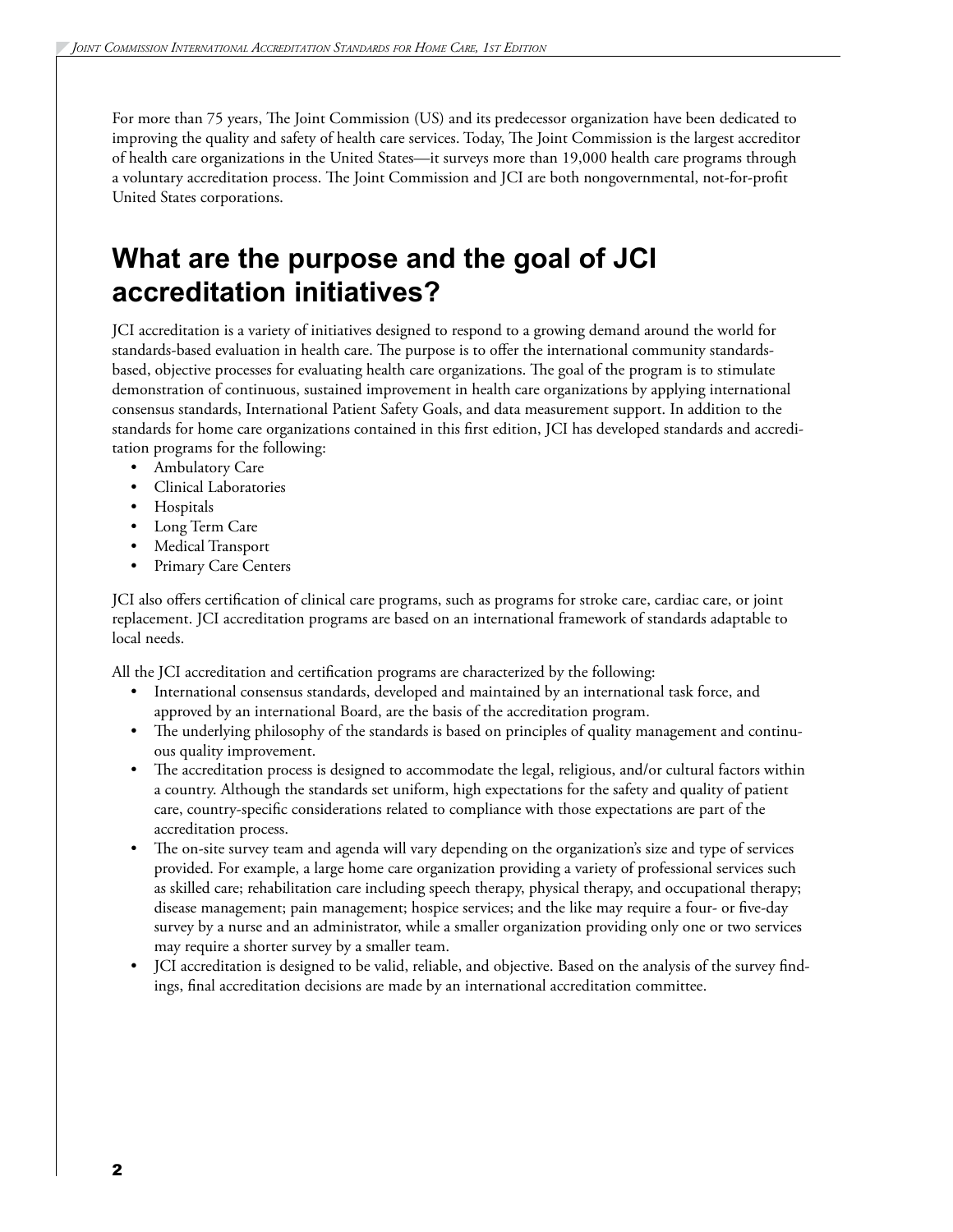## **How were the care continuum standards modified and adapted to create the first edition of the home care standards?**

A 12-member International Standards Subcommittee, composed of experienced physicians, nurses, administrators, and public policy experts, guides the development and revision process of the JCI accreditation standards. The subcommittee consists of members from six major world regions: Latin America and the Caribbean, Asia and the Pacific Rim, the Middle East, Central and Eastern Europe, Western Europe, and Africa. The work of the subcommittee is refined based on an international field review of the standards and the input from experts and others with unique content knowledge.

## **How are the standards organized?**

The standards are organized around the important functions common to all health care organizations. The functional organization of standards is now the most widely used around the world and has been validated by scientific study, testing, and application.

The standards are grouped by those functions related to providing patient care and those related to providing a safe, effective, and well-managed organization. These functions apply to the entire organization as well as to each department, unit, or service within the organization. The survey process gathers standards compliance information throughout the entire organization, and the accreditation decision is based on the overall level of compliance found throughout the entire organization.

## **Are the standards available for the international community to use?**

Yes. These standards are available in the international public domain for use by individual health care organizations and by public agencies in improving the quality of patient care. The standards only can be downloaded at no cost from the JCI website for consideration of adapting them to the needs of individual countries. The translation and use of the standards as published by JCI requires permission.

## **When there are national or local laws related to a standard, what applies?**

When standard compliance is related to a laws and regulations, whichever sets the higher or stricter requirement applies.

## **How do I use this standards manual?**

This international standards manual can be used to

- guide the efficient and effective management of a health care organization;
- guide the organization and delivery of patient care services and efforts to improve the quality and efficiency of those services;
- review the important functions of a health care organization;
- become aware of those standards that all organizations must meet to be accredited by JCI;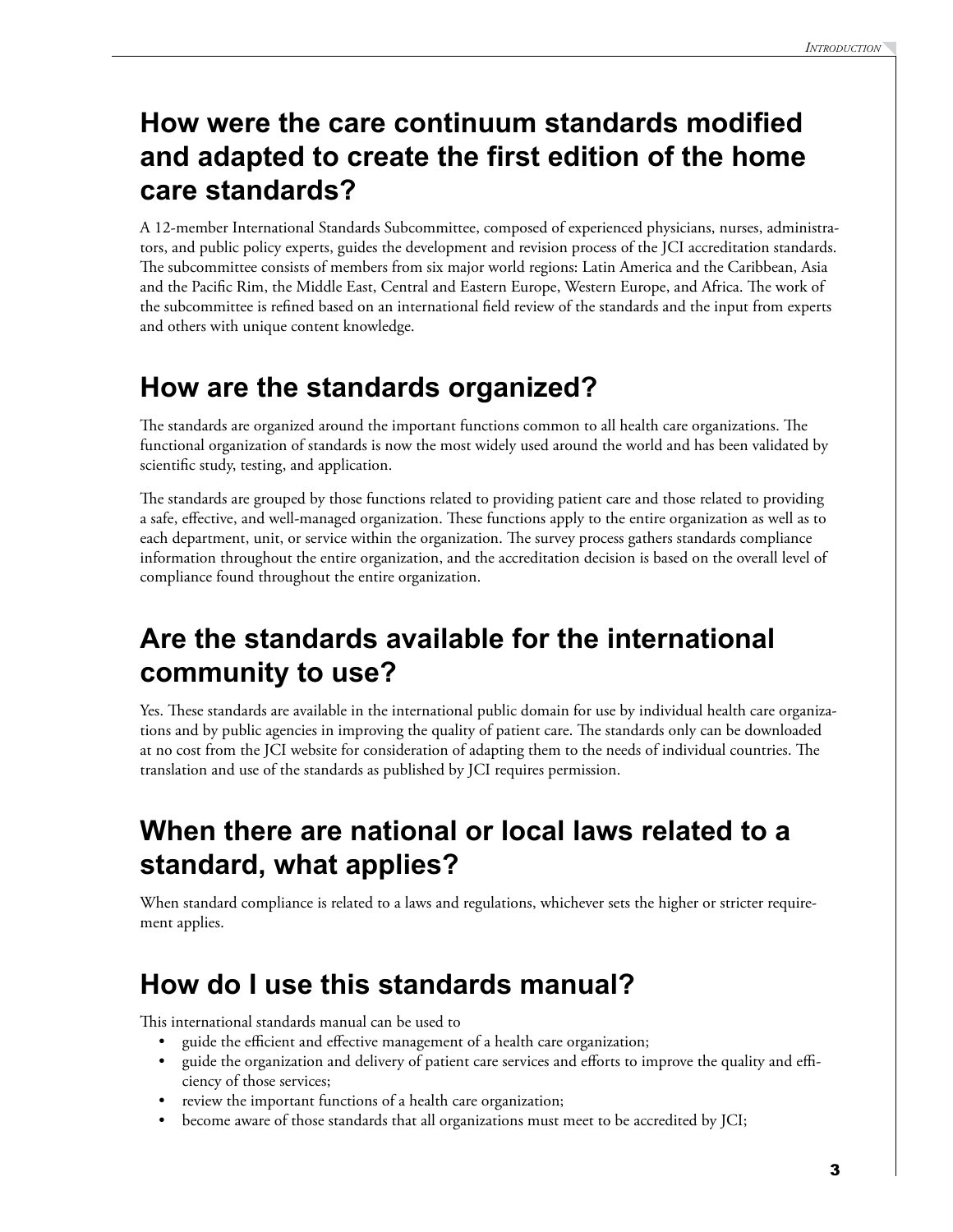- review the compliance expectations of standards and the additional requirements found in associated intent statements;
- become aware of the accreditation policies and procedures and the accreditation process; and
- become familiar with the terminology used in the manual.

#### **What are the "measurable elements" of a standard?**

The measurable elements (MEs) of a standard are those requirements of the standard and its intent statement that will be reviewed and assigned a score during the accreditation survey process. The MEs simply list what is required to be in full compliance with the standard. Each element is already reflected in the standard or intent statement. Listing the MEs is intended to provide greater clarity to the standards and help organizations educate staff about the standards and prepare for the accreditation survey.

## **What is the Strategic Improvement Plan (SIP)?**

A Strategic Improvement Plan (SIP) is a required written plan of action that the organization develops in response to "not met" findings identified in the JCI Official Survey Findings Report. The written SIP is expected to

- establish the strategies/approach that the organization will implement to address each "not met" finding;
- describe specific actions the organization will use to achieve compliance with the "not met" standards/ measurable elements cited;
- describe methodology to prevent reoccurrence and to sustain improvement over time; and
- identify the measures that will be used to evaluate the effectiveness of the improvement plan (submission of data to occur over the subsequent three years).

The SIP must demonstrate that the organization's actions lead to full compliance with the standards and measurable elements. The SIP is reviewed and approved by the JCI office staff after the Accreditation Certification Letter and Gold Seal have been awarded.

#### **How frequently will the standards be updated?**

Information and experience related to the standards will be gathered on an ongoing basis. If a standard no longer reflects contemporary health care practice, commonly available technology, quality management practices, and so forth, it will be revised or deleted. It is currently anticipated that the standards will be revised and published at least every three years.

#### **What does the "effective" date on the cover of this edition of the standards manual mean?**

- 1. For home care organizations already accredited under the care continuum standards, the effective date is the date that they now must be in full compliance with all the standards in this first edition of the home care standards. Standards are published at least six months in advance of the effective date to provide time for organizations to come into full compliance with the revised standards by the time they are effective.
- 2. For home care organizations seeking accreditation for the first time, the effective date indicates the date after which all surveys and accreditation decisions made will be based on the first edition of the home care standards. Any survey and accreditation decisions made before the effective date will be based on the care continuum standards.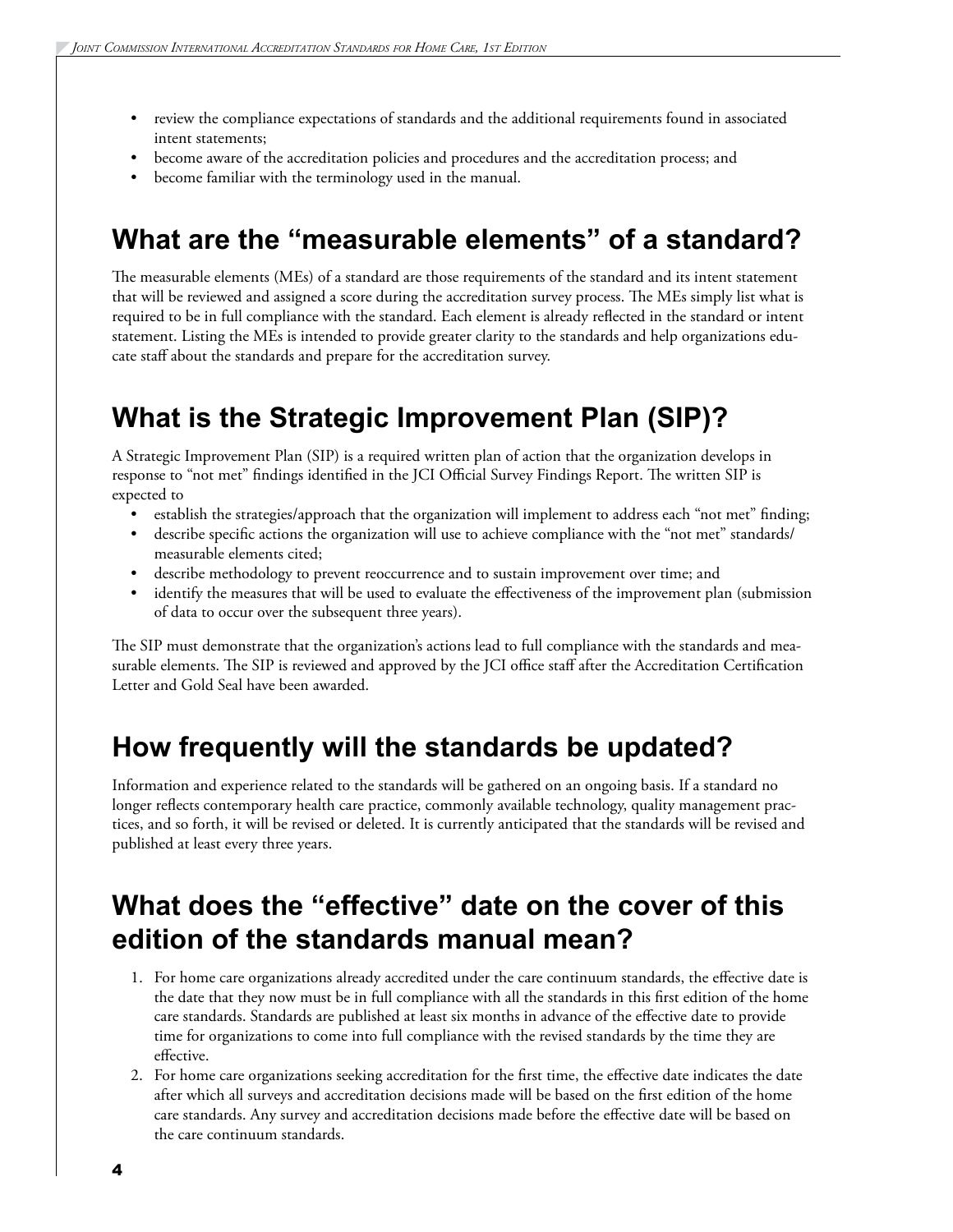## **Why was the care continuum manual retired and replaced with the first edition of the home care manual?**

The JCI care continuum standards are designed to address the care of patients with chronic diseases, those undergoing rehabilitation needs, and those at the end of life. They are organized around providing care in a wide range of settings, from the patient's home to long term care facilities, to assisted living settings. Although the processes used in each setting may be somewhat similar, the missions and services provided in each of these settings are different. Therefore, the decision was made to develop individual standards for each setting, beginning with long term care and home care.

#### **What is changed from the care continuum manual to this first edition of the home care manual?**

Changes have been made that add clarity to standards and facilitate objective, consistent survey assessments, including the following:

- Multiple standards relating to each other but having only one measurable element each were combined into one standard. For example, the continuum of care requirements had two standards addressing a process for when others can grant consent for a patient. One of the standards had two measurable elements; the other had only one measurable element. In these home care standards, those two standards were merged and the measurable elements were combined.
- Removal of many instances of vague terms such as "appropriate" and "regular"
- In the Improvement in Quality and Patient Safety chapter, separate standards addressing each clinical and managerial area to be monitored have been combined and organized into three standards, similar to the standards in the Quality Improvement and Patient Safety chapter of the hospital standards.

Also, new standards that raise the bar or introduce new requirements have been added, including the following:

- Five (5) International Patient Safety Goals (IPSG)
- Standards that address clinical laboratory services (PAA.5 through PAA.5.3)
- Standards that address diagnostic imaging services (PAA.6 through PAA.7)
- Standards related to validation of data and reliability of data posted publically (IQS.5 and IQS.5.1)
- Standards related to near misses and sentinel events (IQS.6 and IQS.8)
- Standards related to leadership responsibility for contracts (GAL.3.3 through GAL.3.3.1)
- Standards that address oversight of independent practitioners (GAL.3.3.2)
- Standards requiring a framework for ethical management (GAL.6 through GAL.6.2)
- Standards to address leaders' responsibility to foster a culture of safety within the health care environment (GAL.7 and GAL.7.1)